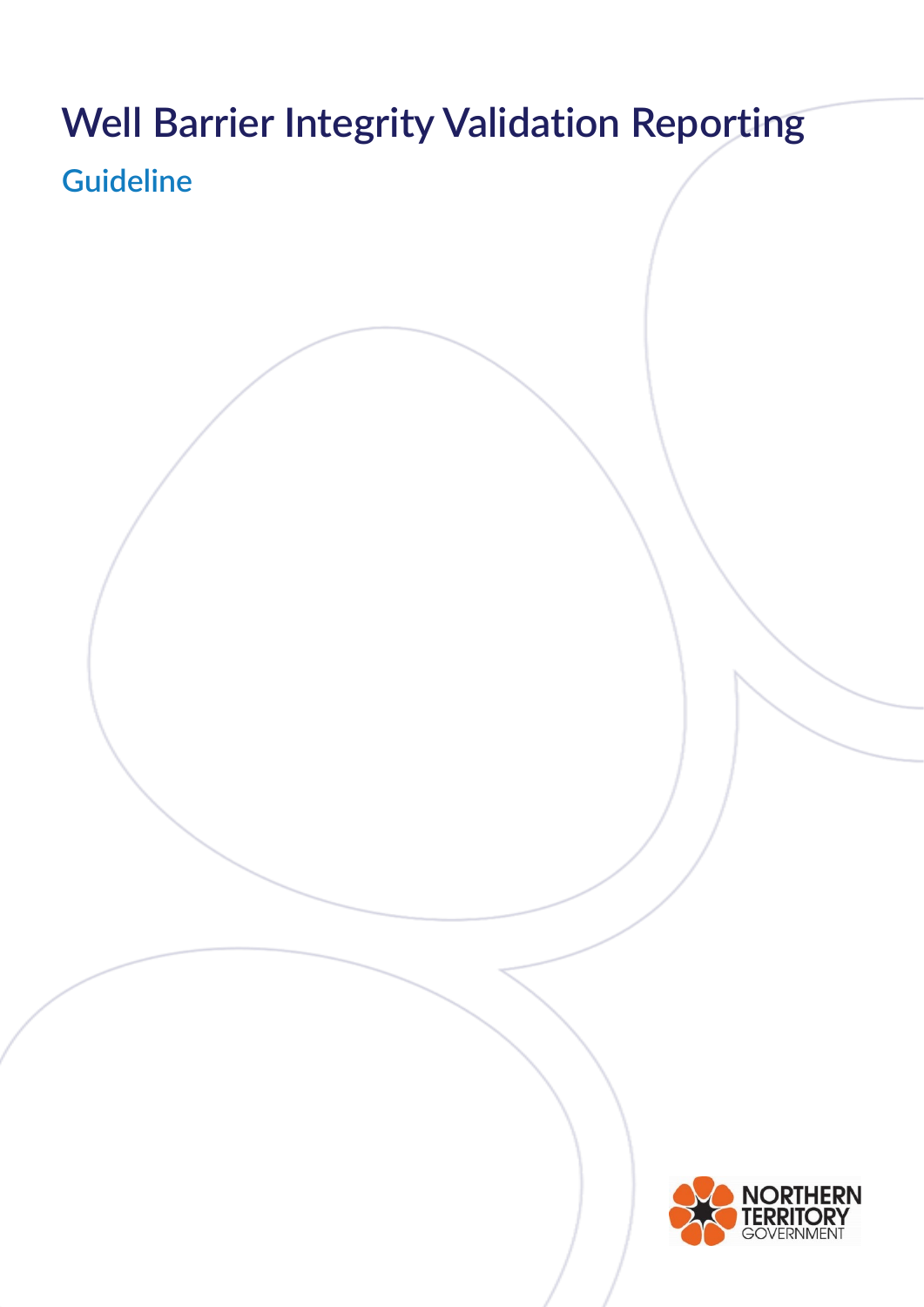| Document title         | Well Barrier Integrity Validation Reporting |  |
|------------------------|---------------------------------------------|--|
| <b>Contact details</b> | <b>Energy Division</b>                      |  |
| <b>Approved by</b>     | Senior Director Petroleum Operations        |  |
| Date approved          | 28 May 2020                                 |  |
| <b>Document review</b> | Annually                                    |  |
| <b>TRM</b> number      | <b>NA</b>                                   |  |

| <b>Version</b> | <b>Date</b>   | <b>Author</b>             | <b>Changes made</b>                                                                |
|----------------|---------------|---------------------------|------------------------------------------------------------------------------------|
| Draft 1        | June 2019     | Senior Petroleum Engineer | First draft                                                                        |
| v.1            | 12 March 2020 | Senior Petroleum Engineer | Independent validation, well barrier<br>schematic and publication<br>requirements. |
|                | 28 May 2020   | Senior Petroleum Engineer | Approved by SD for release.                                                        |

| <b>Acronyms</b> | <b>Full form</b>                             |
|-----------------|----------------------------------------------|
| <b>DPIR</b>     | Department of Primary Industry and Resources |
| <b>NT</b>       | <b>Northern Territory</b>                    |
| <b>SD</b>       | Senior Director Petroleum Operations         |
| <b>WBIV</b>     | <b>Well Barrier Integrity Validation</b>     |
| <b>WOMP</b>     | Well Operations Management Plan              |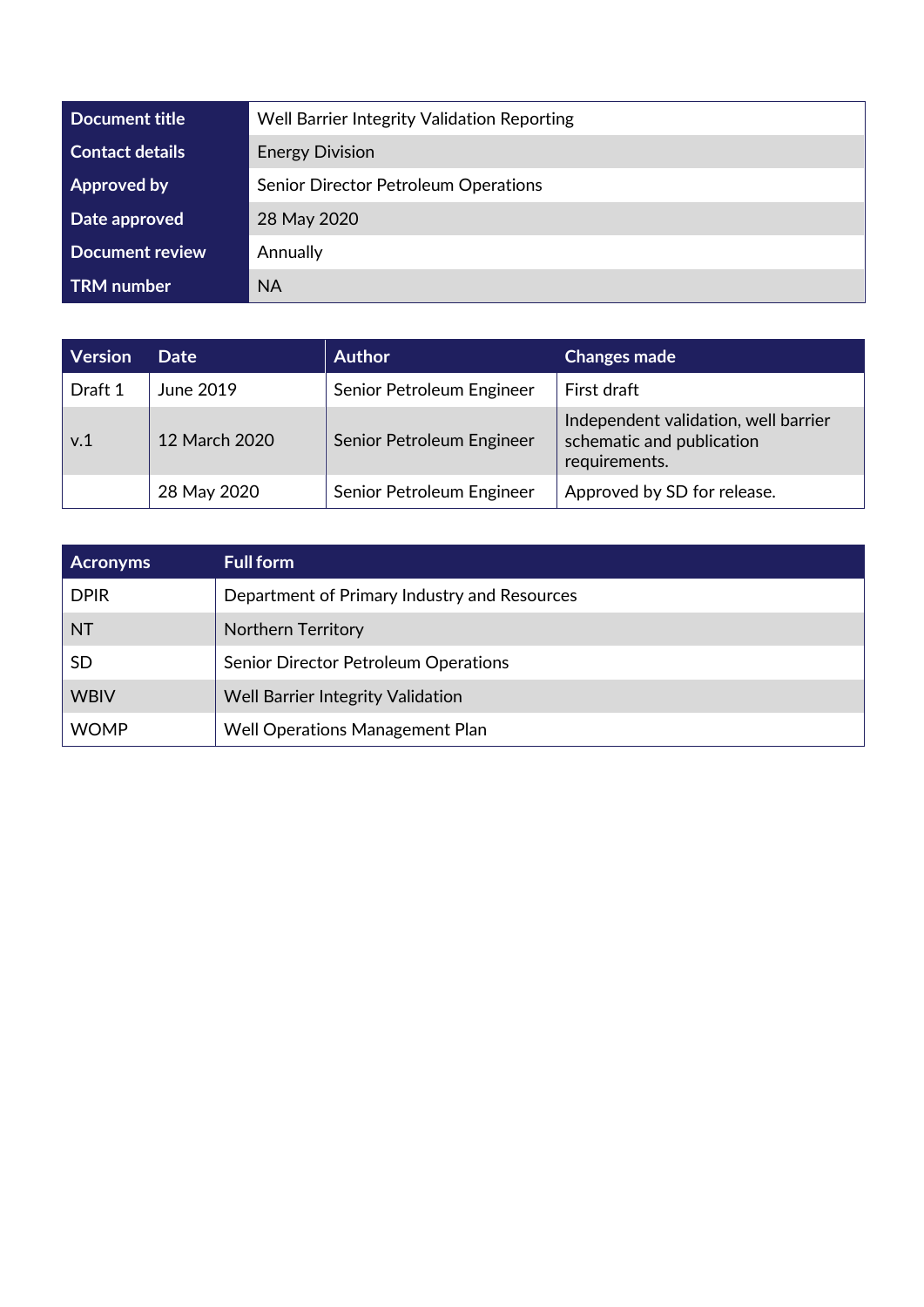# **Contents**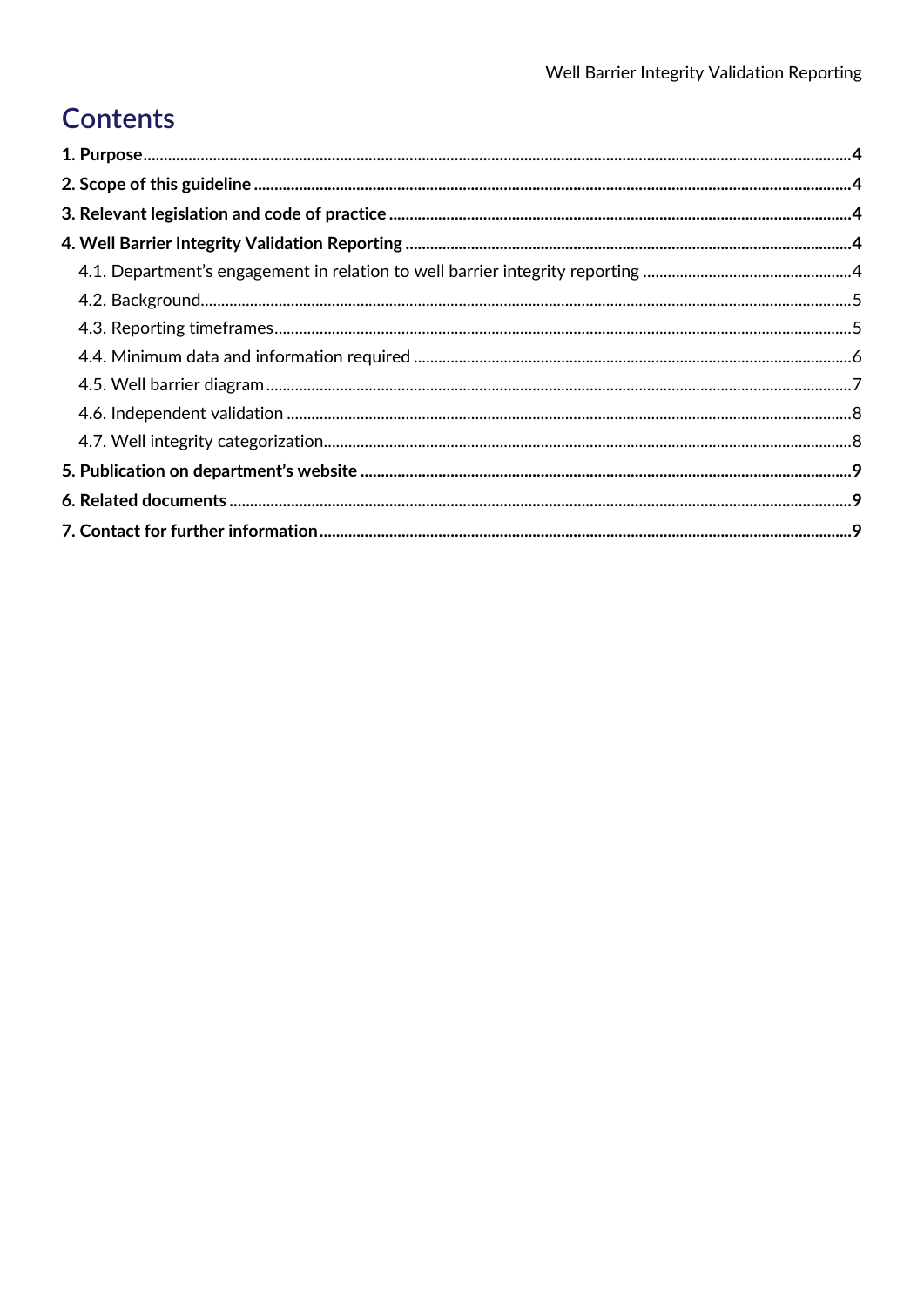## <span id="page-3-0"></span>**1. Purpose**

This purpose of this guideline is to provide a documented, systematic, and consistent approach for the reporting of well barrier integrity validation for all petroleum wells in the Northern Territory (*NT*).

The reporting requirements stated in this guideline are based on 117 - Norwegian Oil and Gas Association recommended guidelines for Well Integrity (*Norwegian Oil and Gas 117*).

This guideline supports and provides additional details to the overarching NT Schedule of Petroleum Exploration and Production Requirements (*the Schedule*).

The guideline should also be used with the Code of Practice: Onshore Petroleum Activities in the NT (the Code) and other relevant guidelines, and industry best practices.

# <span id="page-3-1"></span>**2. Scope of this guideline**

The reporting of well barrier integrity validation to the NT Department of Primary Industry and Resources (*DPIR*) under the requirements of the Schedule.

Well barrier integrity validation is required on all petroleum wells in the NT. That is, any well that has an approved Well Operations Management Plan (*WOMP*) in place as required by Clause 301 of the Schedule.

# <span id="page-3-2"></span>**3. Relevant legislation and code of practice**

NT *Petroleum Act (*the *Act)*

NT Petroleum (Environment) Regulations (PER)

Northern Territory Schedule of Petroleum Exploration and Production Requirements (the Schedule)

Code of Practice: Onshore Petroleum Activities in the NT.

# <span id="page-3-3"></span>**4. Well Barrier Integrity Validation Reporting**

#### <span id="page-3-4"></span>**4.1. Department's engagement in relation to well barrier integrity reporting**

As the Minister's delegate, the Energy Division of DPIR has the responsibility to provide advice on the construction, testing, operation, monitoring, maintenance and decommissioning of petroleum wells in the NT.

As part of this delegated responsibility, the Energy Division is committed to being responsive to titleholders' information needs during the well operations assessment and reporting process.

This includes engagement with the titleholders from their entry into the petroleum title area, through to commencement of regulated well activities, and barrier integrity validation reporting throughout the operational life of the well.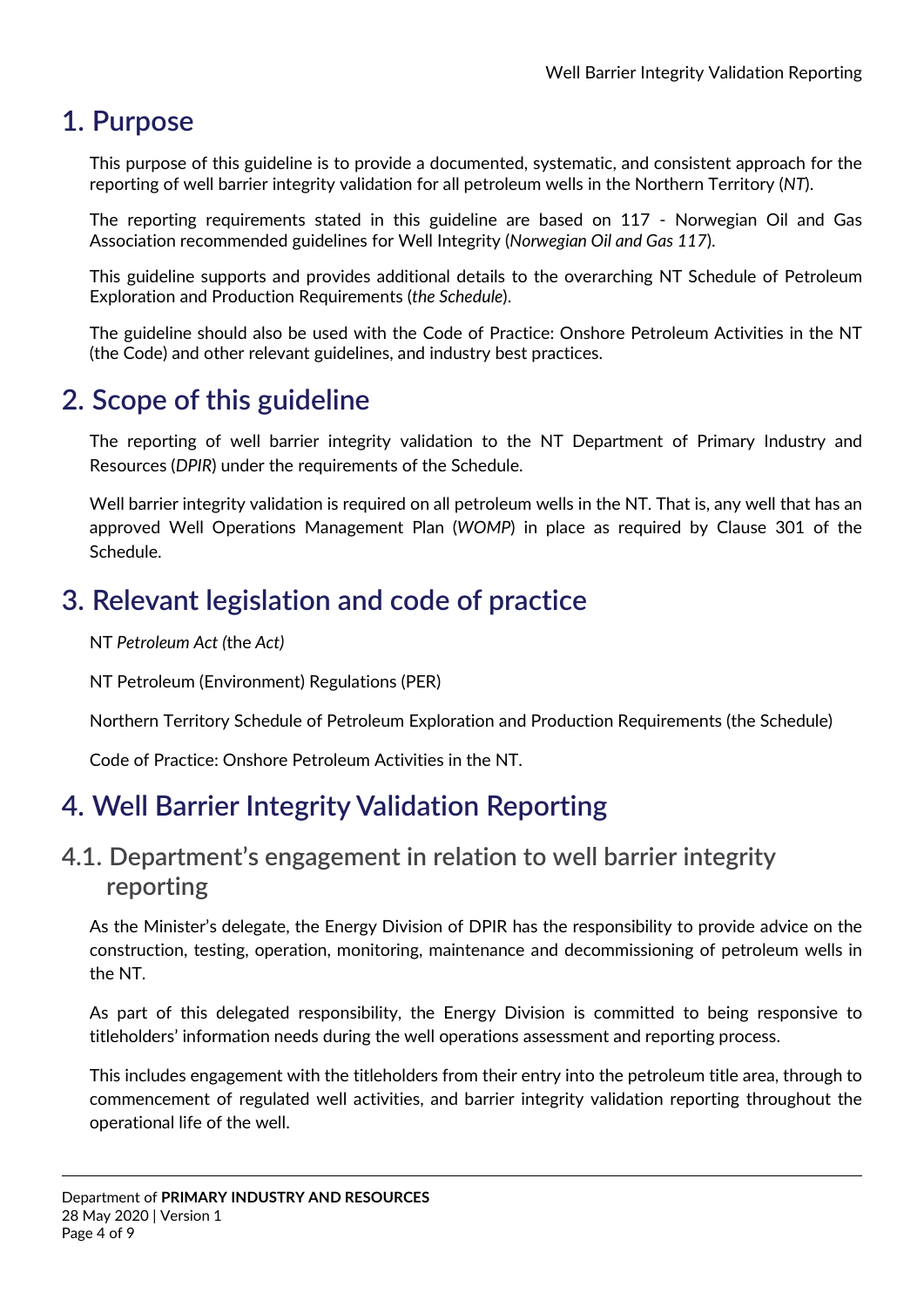#### <span id="page-4-0"></span>**4.2. Background**

As per Clause 302a of the Schedule, and in conjunction with Part B.4.1 of the Code, titleholders are required to report the validation of integrity of all barriers for petroleum wells constructed on their title(s).

A completed and/or revised Well Barrier Integrity Validation Report (WBIV) is required to be submitted to the Energy Division for acceptance on any occasion a titleholder validates, installs, replaces or modifies a well barrier, or identifies degraded performance from a barrier.

This will include but not be limited to operations being undertaken through any of the following:

- Well construction and suspension
- Any well intervention or workover, including but not limited to testing, hydraulic fracturing, data gathering, wireline or slickline work or any remedial work
- Validation of any barriers of suspended wells
- Well abandonment (decommissioning).

#### <span id="page-4-1"></span>**4.3. Reporting timeframes**

The submission of a WBIV report is part of the WOMP, and is required to be submitted within 30 days on any occasion a titleholder validates, installs, replaces or modifies a well barrier, or identifies degraded performance from a well barrier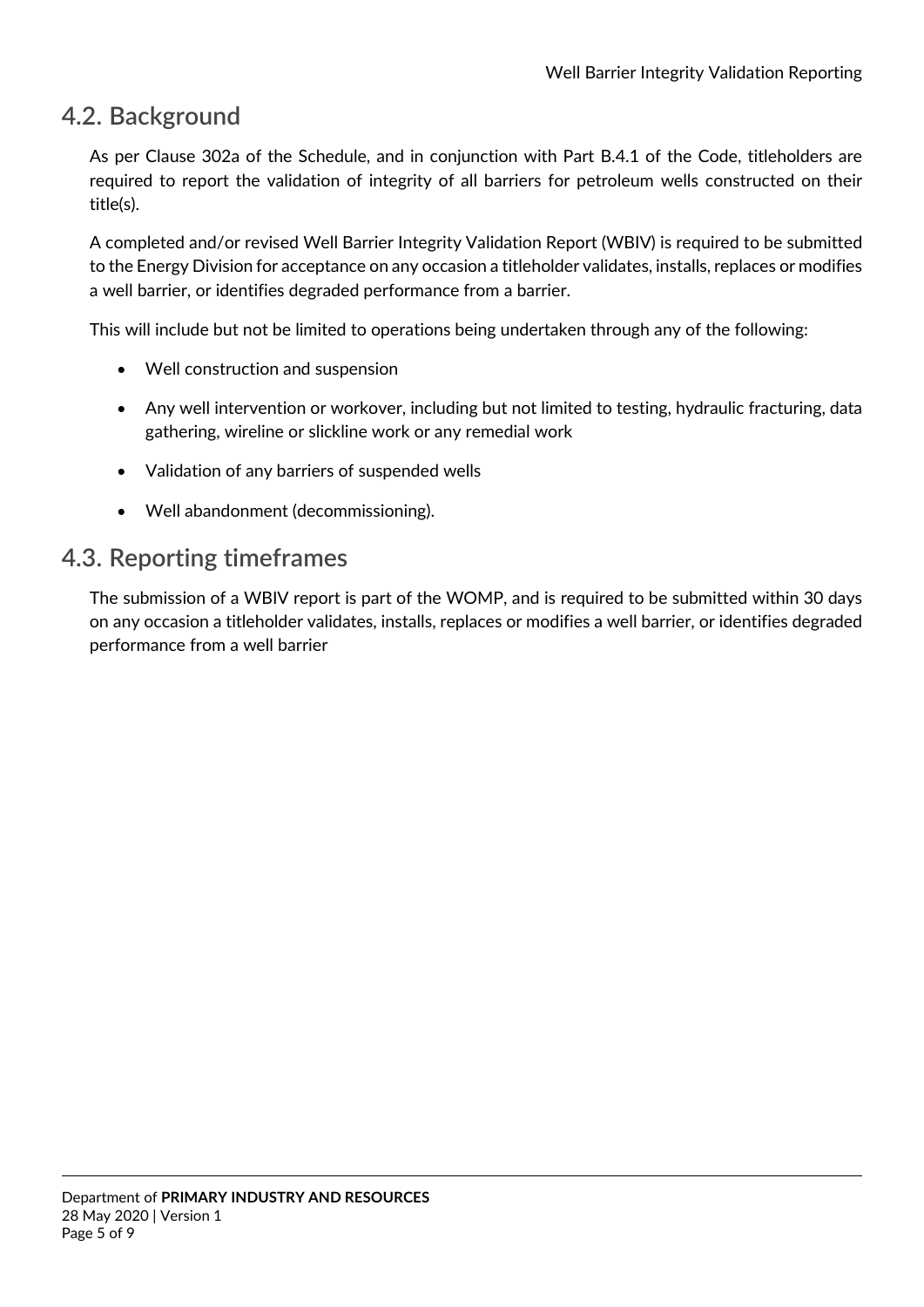### <span id="page-5-0"></span>**4.4. Minimum data and information required**

The following minimum data is to be included in the new or revised WBIV report:

- The formation strength should be indicated for formation within the barrier envelopes.
- A stratigraphic column diagram extending from surface to total vertical depth of the well, which shows the aquifers and hydrocarbon bearing zones present as well as naming the different stratigraphic sections.
- Each barrier element in both barrier envelopes should be presented in a table along with its initial integrity-validation test results along with the dates on which the tests were conducted.
- Accurate true vertical and measured depths of all barrier elements are required to be presented.
- Details of the casing strings and primary cement sheaths deployed in the well should be included, specifically,
	- o casing size, weight, grade and connection type
	- o casing setting depth (TVD and MD)
	- o top of cement in each annulus (TVD and MD).
- Details of permanent and temporary isolation barriers**\***, specifically,
	- o what type of barrier it is
	- o depth to the top and bottom of a barrier (TVD and MD).

\**except as specified for casing strings and primary cement sheaths*.

- The true vertical depth of the.
	- o top of the shallowest hydrocarbon bearing zone
	- $\circ$  top and bottom of the aquifers identified in the well
- There should be separate fields for the following well information: installation, well name, well type, well status, well category, rev. no./date, prepared by and validated by/approved by.
- Include a Note field for important well integrity information such as validation methods e.g: CBL conducted etc.

The above information and data above have to be included in a well barrier diagram as per *Section 4.5*, which forms part of the WBIV report.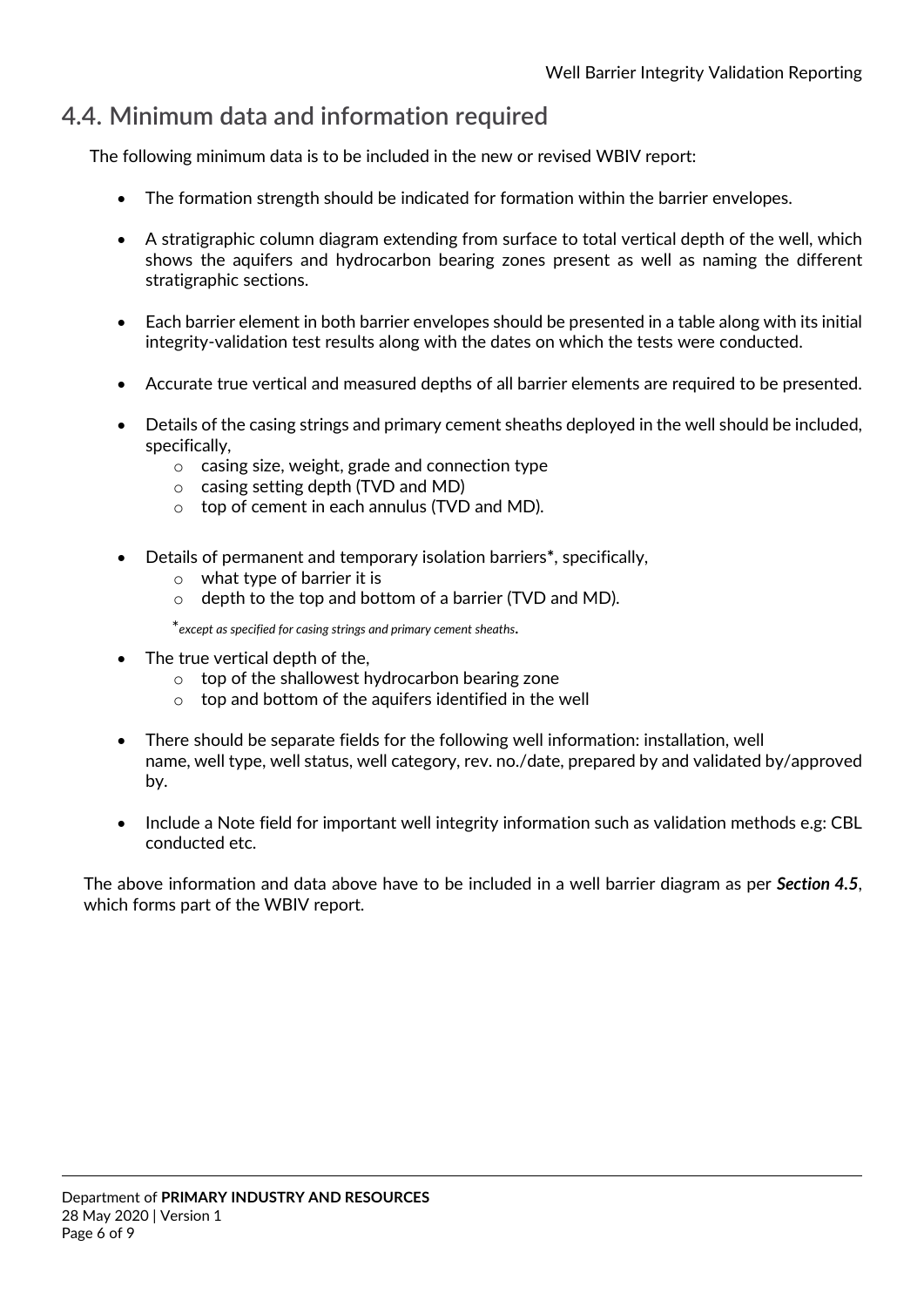#### <span id="page-6-0"></span>**4.5. Well barrier diagram**

A fully labelled version of a well barrier diagram similar to the example below is to be submitted for each well as part of the WBIV report.



*Note:* Include dates (*where applicable*) for the comments made for '*primary and secondary well barriers'*. The well barrier diagram above has to be signed off by the person preparing it and the independent validator.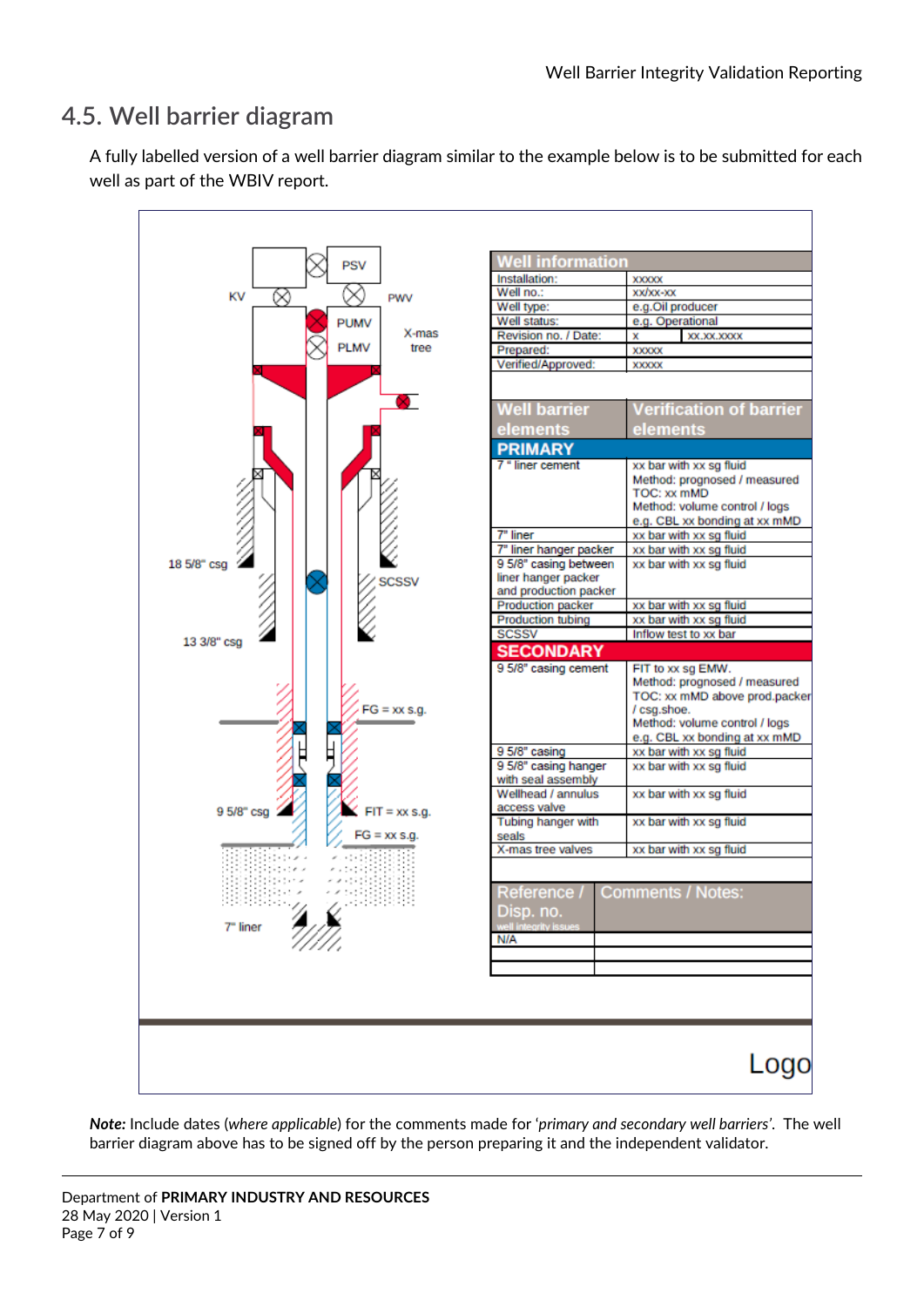#### <span id="page-7-0"></span>**4.6. Independent validation**

In accordance with Clause 103 of the Schedule, and before submission to the Department, the titleholder or the operator must have the WBIV certified by an independent and reputable validator.

The person or contractor doing independent validation should not be employed by the titleholder or operator, but can be engaged on a contractual basis. Note that the person or contractor must not be involved in other jobs or services relating to the well.

The person or contractor is also required to have necessary competence and ability, and access to data, in relation to the WBIV matters being validated, to arrive at an independent opinion on the matters.

When the WBIV is submitted, the following are required as part of independent validation:

- A cover letter of validation, written and signed off by the validator stating the scope of validation and process followed.
- Copy of independent validator's CV if not previously provided to DPIR.

#### <span id="page-7-1"></span>**4.7. Well integrity categorization**

In the WBIV report, the titleholder is required to categorise the well as per the system described in section 4 of Norwegian Oil and Gas No 117 as presented below.

In addition, the submission must include the following:

- a full risk analysis on all barriers.
- a discussion on the level of risk resulting from any degraded or failed barriers.
- unless the well is categorised as 'Green', a brief description of planned future actions in order to return the well category to 'Green'.

#### *Note:*

*In cases where the WBIV declares a well category other than 'Green', within four weeks, the titleholder is required to submit a revised WOMP, detailing its plan and expected timeframe, to return the well category to 'Green'.*

| <b>Category</b> | <b>Principle</b>                                                                             |
|-----------------|----------------------------------------------------------------------------------------------|
| <b>Red</b>      | One barrier failure and the other is degraded/not verified, or leaking to surface.           |
| <b>Orange</b>   | One barrier failure and other is intact, or a single failure may lead to leak to<br>surface. |
| <b>Yellow</b>   | One barrier degraded, other is intact.                                                       |
| Green           | Healthy well - no or minor issue.                                                            |